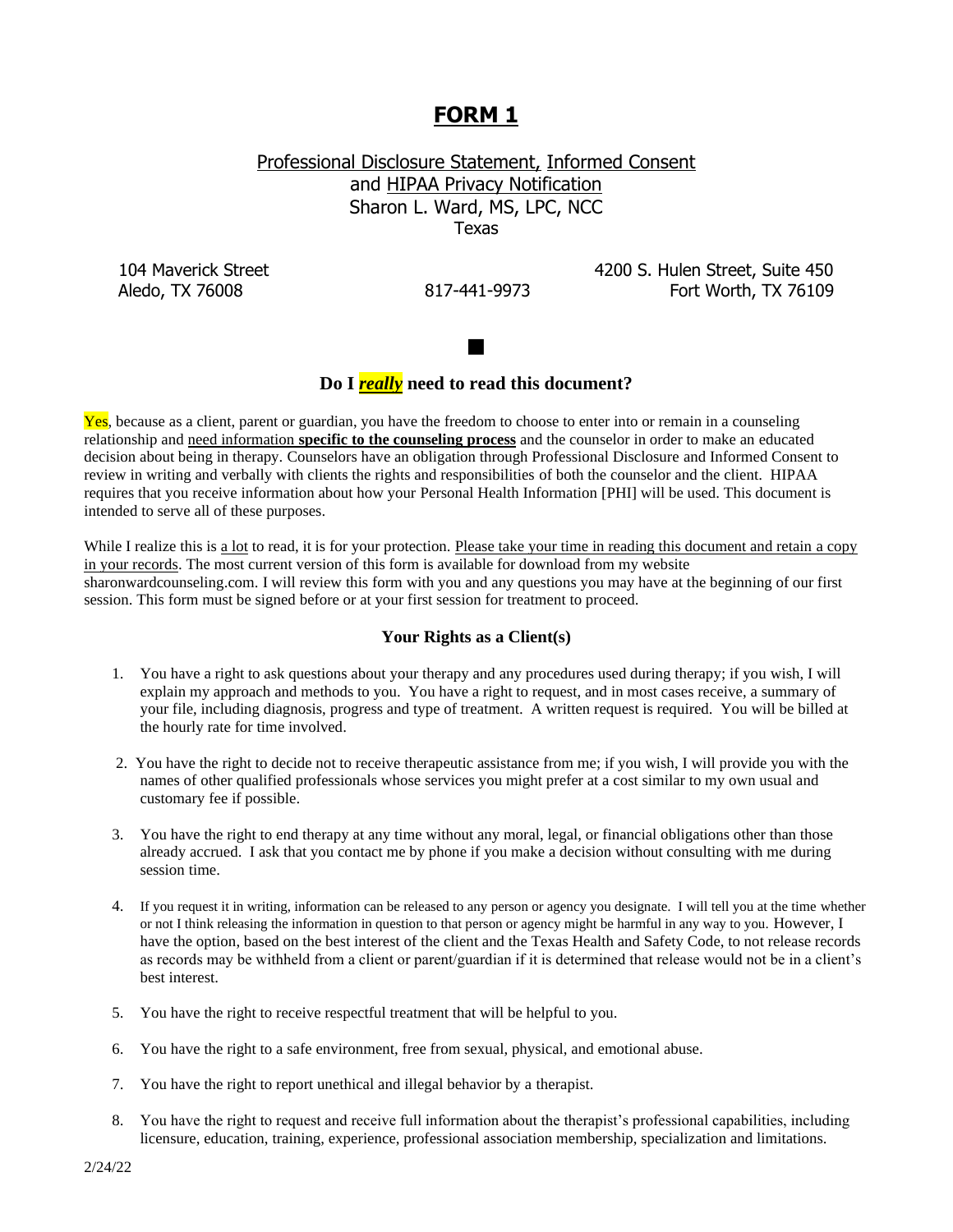- 9. You have the right to have information about fees, methods of payment, number of sessions, substitutions (in cases of emergencies and vacation), and cancellation policies.
- 10. You have the right to refuse to answer any questions or disclose any information you choose not to reveal.
- 11. You have the right to know if there are supervisors, consultants, students, or others with whom your therapist will discuss your case.
- 12. You have the right to receive a second opinion at any time about your therapy or therapist's methods. This would be obtained by you, at your expense.

## **What is my therapist's training and licensure?**

I hold a Bachelor's degree in Psychology and a Master's degree in Counseling and Human Development. I am credentialed as a NCC (National Certified Counselor # 44958) and a Texas LPC (Licensed Professional Counselor #15340). ) and Colorado Professional Counselor (# LPC.0017913.) The NCC is an exam that is now used by many states as that state's licensing exam. I abide by the ethical codes and standards as set out by the American Counseling Association and the National Board for Certified Counselors and have fulfilled all requirements for continuing education since my initial credentialing. Please let me know if you wish to see any of this information or have any questions. Status of Texas licenses may be verified at **[Online Search/Verify a License –](https://bhec.texas.gov/verify-a-license/index.html) Texas Behavioral** [Health Executive Council](https://bhec.texas.gov/verify-a-license/index.html) https://bhec.texas.gov/verify-a-license/index.html.

## **What are my therapist's office hours?**

I am in the office varying hours Monday – Thursday.

## **What can I expect in counseling?**

I see counseling as a process that means working together  $\sim$  exploring and striving to reach therapeutic goals. I may recommend a variety of approaches designed to help you reach therapeutic goals including: in-session suggestions, therapeutic interpretations, challenging your thought or behaviour patterns, experiential exercises, EMDR, testing, professional referrals, community resources, video-taping of sessions (with your consent), and assignments to be completed outside of the session. I believe that in some cases, clients can be best served by a treatment team approach and consultation within your treatment team will be essential in achieving your goals. Either of us may refuse to participate in services or specific modes of therapy and we will discuss the reasons and pros and cons of those decisions. Change is not always comfortable. We may be discussing things that are confusing or troubling and at times you may leave sessions feeling uncomfortable, upset or with questions left for you to process and work on for or in the next session. Therapeutically resolving unpleasant events and relationship patterns can arouse intense feelings. Seeking to resolve problems can similarly lead to discomfort as well as relationship changes that may not be originally intended. We will work together for a desirable outcome; however, there is a possibility that the goals of therapy will not be met.

Therapy is not an exact science and sometimes, despite therapy, situations will worsen. I always welcome your thoughts about how this process is working and any concerns you may have. The more information we have from each other, the greater likelihood of a desired outcome from therapy. At times, to maintain the highest possible standards of care for you, I may seek appropriate supervision or consultation regarding your care and treatment. If it does not appear to me that you are benefiting from treatment, I reserve the right to refer you to a physician for medication evaluation, a treatment facility or agency or to another therapist.

Sexual intimacy is never appropriate in a professional relationship.

#### **Are there any limits to confidentiality?**

Confidentiality is not the same as privileged information, such as attorneys and clergy have. Circumstances exist where I must, **ethically or by law**, break confidentiality without signed consent. This includes but is not limited to the following: **1)**  To protect yourself and others, if I become aware that anyone, including yourself, is in danger of imminent, serious and foreseeable harm, I may choose to take action - which may include but is not limited to: contacting authorities, spouse, parent/guardian or person in danger. **2)** If a judge subpoenas your records. **3)** Where there is any question of any children or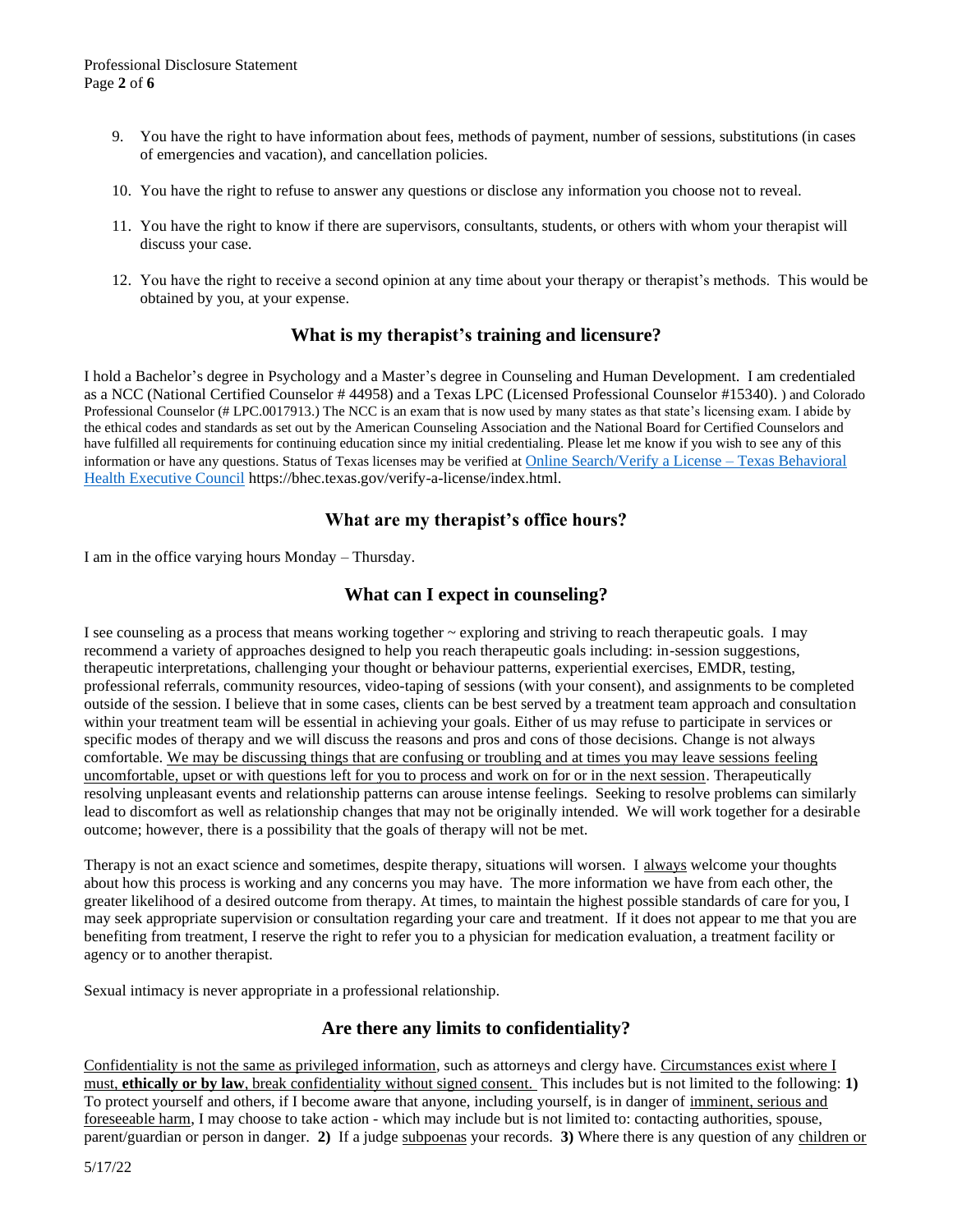Professional Disclosure Statement Page **3** of **6**

elderly being abused, the appropriate protective services agency will be contacted. **4)** if you report behaviour considered to be abusive from another therapist, the licensing board will be contacted. Other possible exceptions to confidentiality include court orders, fee disputes, negligence suits against the therapist, or the filing of a complaint with the licensing board. In the interest of protecting your privacy, if I see you outside the office (for instance, in a restaurant or store), I may smile or say hello, but I will not initiate a conversation unless you do so first.

Client information is not released without a signed (by the client or parent/guardian) consent form indicating what is to be released and to whom except as noted above. When providing couple, family or group treatment, I do not disclose information outside the treatment context without a written authorization from each individual except as noted above. In the context of couple, family or group treatment, the therapist may not reveal any individual's confidences to others in the client unit without the prior written permission of that individual. Requests for release of information to others, copies of records or treatment summaries must be made in writing or via subpoena. However, I may make the decision, based on the best interest of the client and the Texas Health and Safety Code, to not release records as records may be withheld from a client or parent/guardian if it is determined that release would not be in a client's best interest.

If you have any questions or concerns about how your PHI [Private Health Information] is used, please contact me [Sharon Ward] directly.

Records are maintained for a minimum of 7 years after the last date of service or 7 years after the client has turned 18. By your signature below you authorize my office to designate an appropriate professional to serve as custodian of your record and who will assume possession of, and responsibility for your treatment record in the event of my death or disability. In that event notice and information will be available via telephone voice mail.

## **What about couples therapy?**

If you are planning on marital, couples or premarital therapy, each partner will need to sign a Release of Information form so that all information that I receive from the couple is available for use at my discretion with both members of the couple. Either partner may revoke their own release of information may at any time in writing, but if this is the case, couples therapy will cease at that point. When providing couple, family or group treatment, I do not disclose information outside the treatment context without a written authorization from each individual except as noted above.

#### **How does confidentiality and consent to treatment work with minor aged children?**

While it is my preference to have family members involved in any work I do with minor aged children, Texas Family Code Chapter 32 states that children can present themselves for counseling for physical, emotional or sexual abuse, suicide prevention or chemical dependency without parental consent. Where the client is a minor aged child, it is very important for the therapist to build trust with the child to facilitate the confidence necessary in the therapeutic relationship. Therapy is not likely to be successful without this trust. Children, like adults, want to know that what is said in the therapist's office will remain confidential until the child chooses to disclose their own information. As a parent, guardian or managing conservator, this means that you are waiving the right to detailed, specific information about your child's sessions and also waive any and all liability for the therapist's good faith refusal to provide information about your child or child's records. I will ask a child's permission to provide parents or guardians with information that will be helpful to the therapeutic process and in the interest of the child's safety. However, Texas Family Code Chapter 32 states that the treating professional **may** with or without the consent of the child, advise the parents, managing conservator or guardian of the child of the treatment given to or needed by the child.

## **Consenting for Treatment of a Minor aged child**

If you are consenting for treatment of a minor, you are certifying under the laws of the State of Texas that you have the legal right to authorize treatment for this minor and are signing as their legal guardian. I ask that **both parents sign this form.** Please note that it is always my preference and I request the opportunity to meet with both parents any time I am treating a child, even if those meetings need to take place at separate times. In all cases [guardianship, divorce, legal separation, non-married but with custody agreements etc.], Texas Rule 681.41 (v) states:

*Prior to the commencement of counseling services to a minor client who is named in a custody agreement or court order, a licensee must obtain and review a current copy of the custody agreement or court order, as well as any applicable part of the*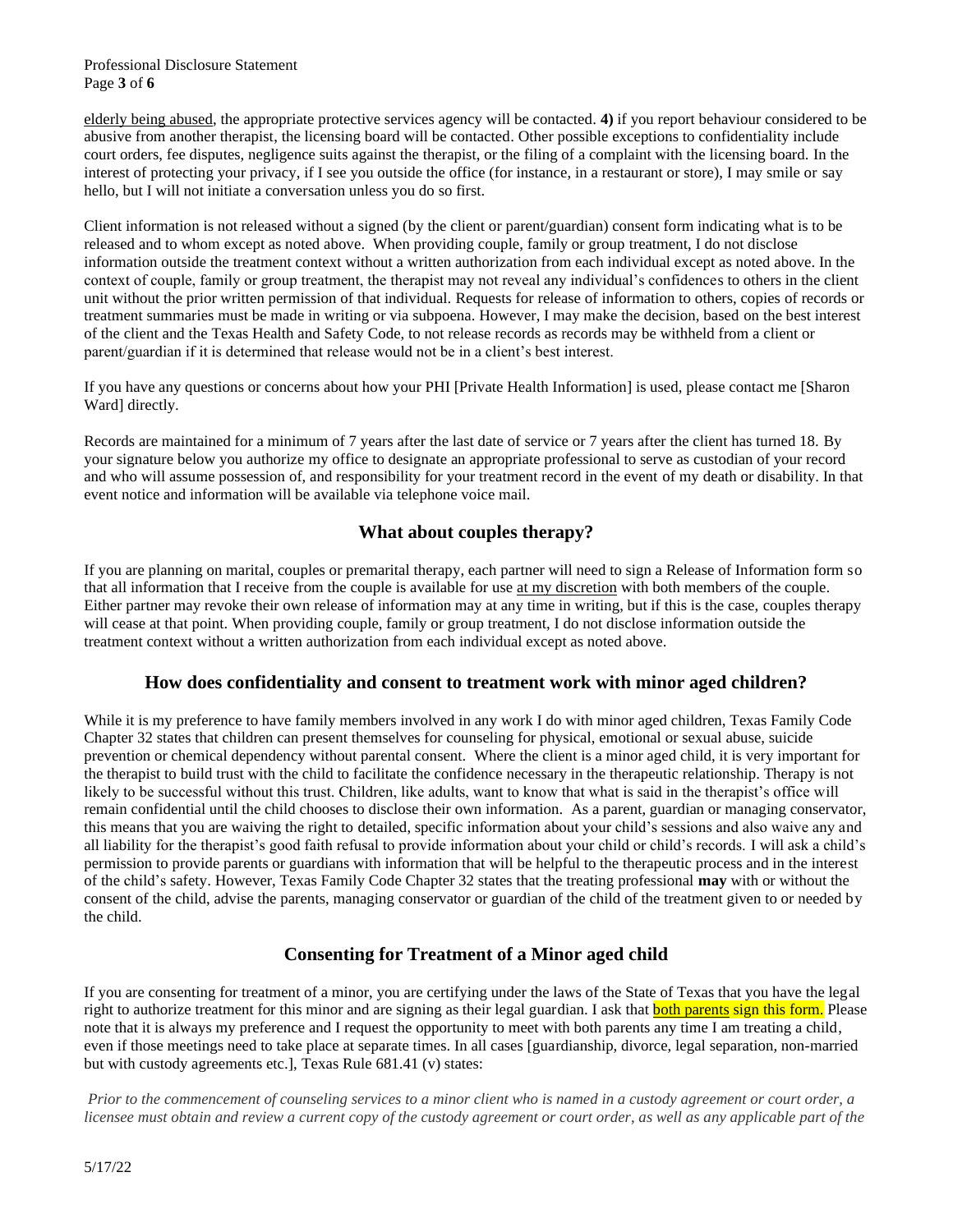Professional Disclosure Statement Page **4** of **6**

*divorce decree. A licensee must maintain[*a copy of*] these documents in the client's record and abide by the documents at all times.* 

I require a copy of these documents 72 hours BEFORE THE FIRST SESSION that apply to the conservatorship of this minor and this will be reviewed prior to any treatment. If there are ANY CHANGES OR UPDATES TO LEGAL ORDERS regarding custody and consent to treatment at any time during the course of treatment, a copy of that paperwork must be provided to Sharon L. Ward, MS, LPC, NCC IMMEDIATELY. Understand that misrepresentation of your ability to consent for treatment of this minor can be grounds for termination or interruption of therapeutic services until appropriate documentation under the laws and courts of the State of Texas is provided.

## **What are standard fees and how should payment be made?**

Acceptable forms of payment are cash or check or credit/debit card/HSA. If paying with an HSA card, you will need to provide a personal credit card as well in case the HSA has been depleted. Fees: Initial assessment session, Pre-Marital/Marital and EMDR sessions are 90 minutes and is \$180.00. Subsequent 50-minute sessions are \$140.00. If you pay in cash, please bring exact change or we will credit any overpayment to your next session. If your check does not clear the bank, you will be charged \$ 25.00. If you have more than one check that does not clear or your credit card is declined twice, your payment will be due in cash at the beginning of your sessions from then on. If you request treatment summaries or copies of records you will be charged at the hourly rate. Bartering for counseling or therapy services is illegal.

**Cancellations must be made 24 hours in advance or you will be charged for the session. 24 hours notice allows me to offer an appointment to someone who may be waiting for a session or having a crisis.** In the event that you miss your scheduled appointment time, you will be charged for the session. In the event that you miss two scheduled appointment times in a row, another appointment time will not be scheduled until you have paid your remaining balance and a credit card will need to be on file. I reserve the right to terminate our counseling relationship if more than two sessions are missed without proper notification.

You have the right to end therapy at any time without any moral, legal, or financial obligations other than those already accrued. I ask that you contact me by phone or discuss this in session if you make this decision.

## **Can I leave while my child is in your office and run some errands?**

If your child is not driving themselves, you will need to stay present in the waiting room for the duration of the session. In the event that you leave the building and a medical emergency occurs, I will call 9-1-1 first and then try to contact you. Any fees for emergency vehicles or personnel are your responsibility.

#### **Does my therapist appear in court?**

Please be aware that I do not wish to appear in court. If you become involved in a legal issue that I feel requires me to retain an attorney, you will also be charged for my attorney's fees. Travel time, missed time from work, copying records, consulting with attorneys or insurance companies, appearing in court etc, will be charged to you at the standard hourly rate. If I am subpoenaed, there is an additional \$ 1000 charge per day that I am to be away from the office. This is due 2 weeks in advance of any interaction with lawyers or the court. My signature below indicates that I agree to this policy.

#### **What happens if my therapist is on vacation or sick or there is bad weather?**

If I become ill and am unable to be here for your appointment, I will make every effort to reach you via phone or text or email as soon as possible to reschedule. If Weatherford ISD is closed or is closing due to inclement weather, the office will be closed. From time to time, I may have an appropriately licensed clinician return calls if I am out of town or otherwise unavailable. Should I become incapacitated through death or serious illness, please contact Janice Hicks or Charlotte St. Germain at 817-441-8979 and they will follow up with you and discuss referrals for appropriate alternative care**.**

## **What happens if I travel out of state and want to talk to my therapist?**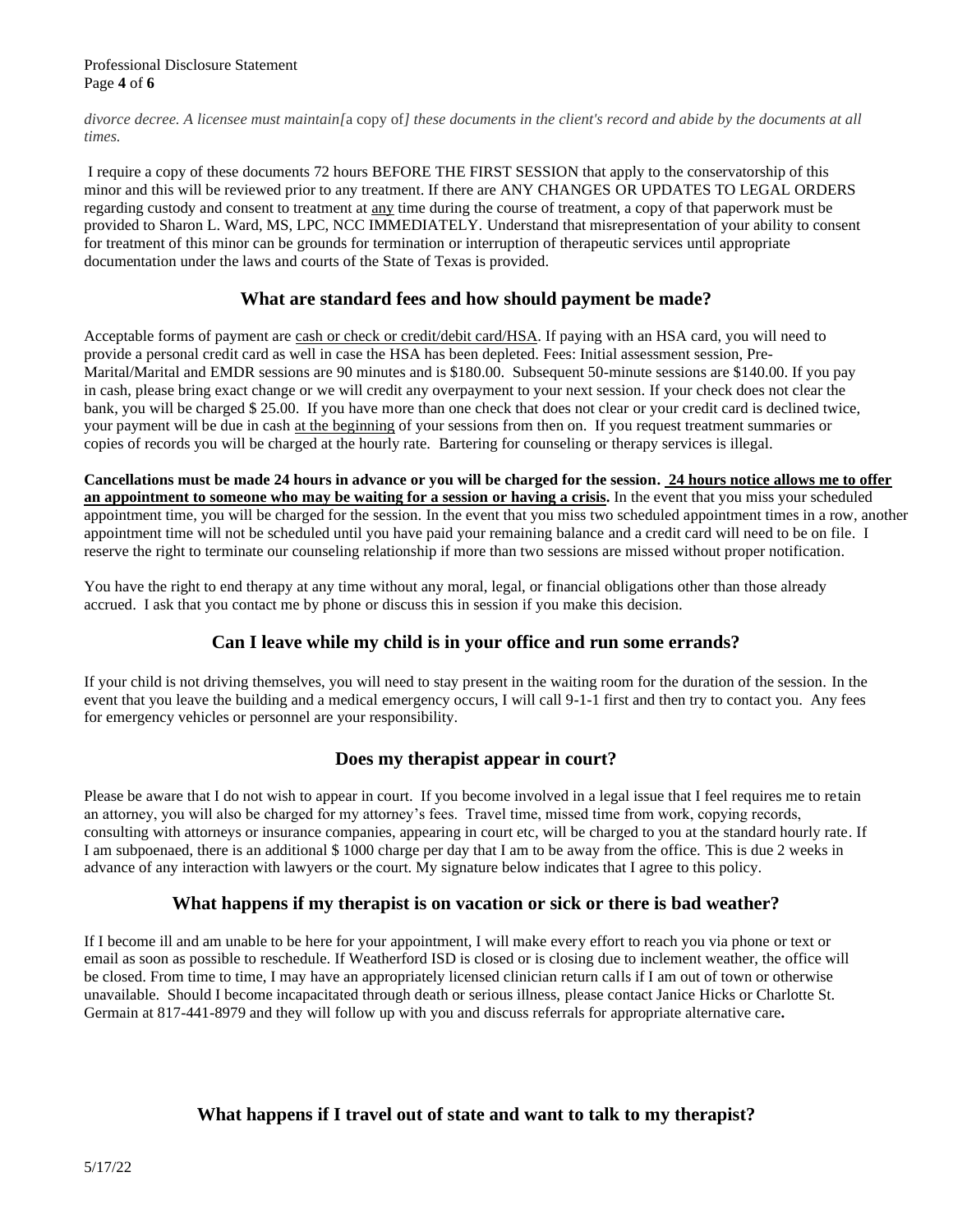Professional Disclosure Statement Page **5** of **6**

Unfortunately, due to current law, I am only able to do counseling with a person who is in the same state as I am licensed. If you are in Idaho and I counsel with you, it would be considered practicing without a license in the State of Idaho. I am only licensed in Texas and Colorado. Similarly, if I am out of state, I cannot counsel with you. It will be at that point that a licensed on-call therapist would have to tend to your situation.

## **What should I do if I have a potentially life-threatening emergency?**

## **If you have a life-threatening emergency, call 911 or go to the emergency room regardless of the time of day.**

## **What about a non-life-threatening crisis?**

**As a private individual practitioner, wife and mother, I am not personally able to adequately provide 24/7 emergency coverage for your mental health care.** 

\_\_\_\_\_\_ (initals**) I understand that** Sharon L. Ward, MS, LPC, NCC will **only return calls between the hours of 10 a.m. and 6 p.m. Monday through Friday. Call 817-441-9973 and leave a message indicating that this is a crisis call. If you do not hear back from me within 30 minutes, call and leave another message with your phone number [frequently, people leave messages without a phone number!!) Messages also do not go through, are delayed or garbled due to cell phone issues. You will be charged at the standard hourly rate for phone time.**

#### **What if I just need to leave you a non-urgent message or to reschedule an appointment?**

You may leave a voice mail or text 24 hours a day at 817-441-9973 or email at [lpc.ward@yahoo.com.](mailto:lpc.ward@yahoo.com) I encourage you to do all of the above. I can be hard to catch as I am not checking all of these while I am in session. Email is not checked on the weekend.